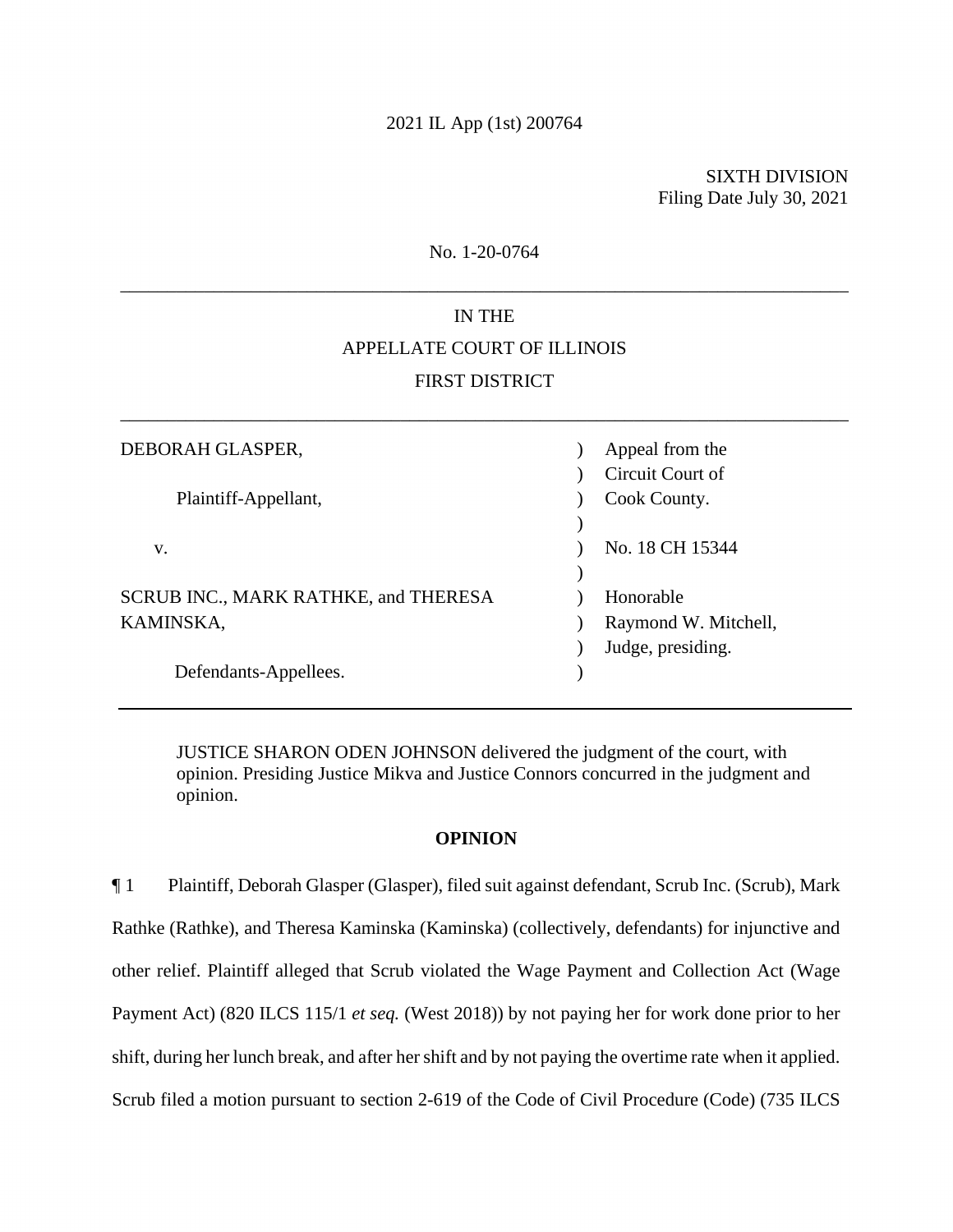5/2-619 (West 2018)), arguing that plaintiff was preempted from raising this claim based on section 301 of the federal Labor Management Relations Act (LMRA) (29 U.S.C. § 185(a) (2018)). On appeal, plaintiff contends that the circuit court erred in granting Scrub's motion to dismiss her amended complaint, pursuant to section 2-619. For the following reasons, we affirm.

¶ 2 I. BACKGROUND

¶ 3 The record reveals that plaintiff filed suit against defendants in the circuit court of Cook County on December 11, 2018. The following facts are taken from the parties' pleadings.

¶ 4 Scrub contracted with the City of Chicago Department of Aviation to provide janitorial services at Chicago O'Hare International Airport (O'Hare) on January 1, 2005.<sup>1</sup> Rathke was the general manager and part owner of Scrub. Kaminska has at times been an owner, the vice president of operations, the president, and a manager of Scrub. Plaintiff worked for Scrub as a janitor at O'Hare from approximately 2005 to December 31, 2012. Plaintiff was an hourly nonexempt employee and a member of the Services Employees International Union (SEIU). SEIU entered into a collective bargaining agreement (CBA) with Scrub.

¶ 5 On December 11, 2018, plaintiff filed a complaint for injunctive and other relief against Scrub, Rathke, and Kaminska. The complaint alleged that all three defendants violated section 14(a) of the Wage Payment Act (820 ILCS 115/14(a) (West 2018)).

¶ 6 The complaint alleged that plaintiff was deprived of her wages and overtime pay due to Scrub's practice of rounding the punched time clock entries (punch-time) to her detriment and without her consent. Plaintiff alleged that she and Scrub had an agreement, separate from the CBA, that Scrub breached by failing to pay wages and or final compensation in violation of the Wage

<sup>&</sup>lt;sup>1</sup>The contract was renewed upon its expiration in December 2007.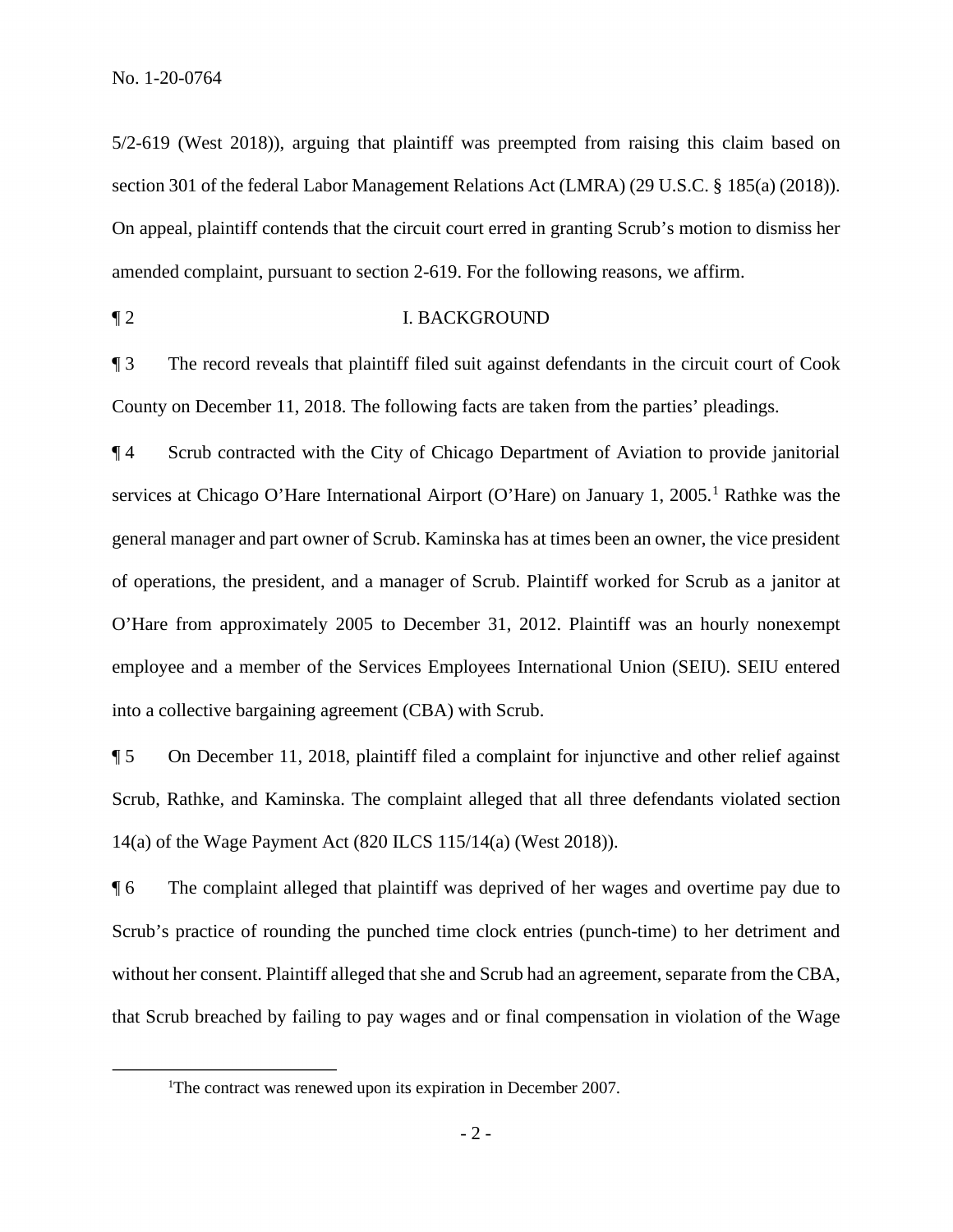Payment Act. Plaintiff alleged that Scrub required her to arrive early in order to gather work supplies and meet with supervisors prior to the start time of her shift. Accordingly, plaintiff would regularly arrive early and begin working prior to punching in at the scheduled work time. Plaintiff also regularly worked through some or all of her 30-minute unpaid lunch breaks. Plaintiff alleged that Scrub rounded punch-times in order to process payroll. During the relevant time period, plaintiff alleged that she was not paid the proper overtime pay and that Scrub failed to properly record the exact times that plaintiff took breaks. Plaintiff further alleged that Scrub penalized janitors for clocking in 5 minutes late by deducting 15 minutes from their overall time. Additionally, Scrub allegedly implemented a policy that required janitors to get overtime preapproved in order to be compensated, resulting in plaintiff routinely working overtime hours without compensation, despite defendant's knowledge thereof.

¶ 7 As a result of Scrub's actions, plaintiff sought compensatory damages, including all regular and overtime work not previously paid; statutory damages, including prejudgment interest on all regular and overtime compensation due, accruing from the date such amounts were incurred; injunctive relief, enjoining defendants from failing to pay plaintiff for work performed in the future; and attorney fees and other relief.

¶ 8 On March 25, 2019, Scrub filed a combined motion to dismiss plaintiff's complaint pursuant to section 2-619.1 of the Code (735 ILCS 5/2-619.1 (West 2018)), contending that this complaint was plaintiff's third attempt to bring the same claims against Scrub. Plaintiff was a member of two class action cases involving defendants that were filed in federal court: *Doris Solsol v. Scrub, Inc., Mark Rathke and Teresa Kaminska*, docket no. 13 CV 07652, and *Abdi v. Scrub,*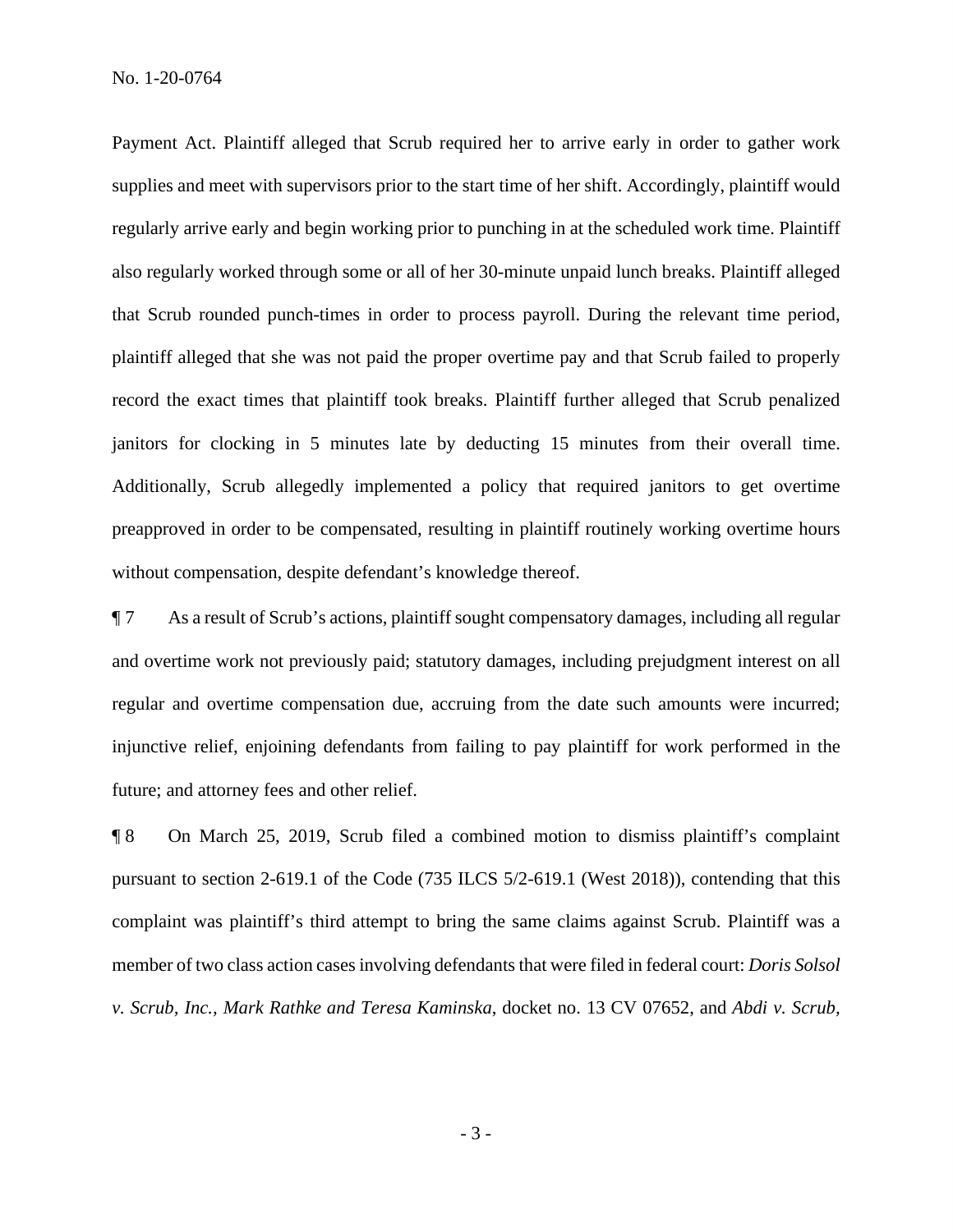No. 1-20-0764

*Inc., Theresa Kaminska and Mark Rathke, docket no.* 17 CV 05136.<sup>2</sup> Thus, defendants argued that plaintiff was barred from filing a third case in the state court because the supreme court has held that section 13-217 of the Code (*id.* § 13-217) provides a plaintiff with only a single refiling of a claim after dismissal, citing *Timberlake v. Illini Hospital*, 175 Ill. 2d 159 (1997), as support. As such, Scrub concluded that plaintiff's complaint should be dismissed with prejudice, pursuant to section 2-619(a)(9) of the Code (735 ILCS 5/2-619(a)(9) (West 2018)).

¶ 9 Alternatively, Scrub argued that plaintiff's complaint should be dismissed because her Wage Payment Act claims were deficient and sought to repackage claims for unpaid wages and overtime to circumvent the statute of limitations provided under the Fair Labor Standards Act and the Illinois Minimum Wage Act. Scrub contended that the Wage Payment Act does not provide a substantive right to overtime pay, citing *Brand v. Comcast Corp.*, No. 12 CV 1122, 2013 WL 1499008 (N.D. Ill. Apr. 11, 2013), as support. Scrub thereby concluded that plaintiff's claims were insufficient under the Wage Payment Act and should be dismissed pursuant to section 2-615 of the Code (735 ILCS 5/2-615 (West 2018)).

¶ 10 On April 26, 2019, plaintiff filed a response to defendants' combined motion to dismiss. The response argued that plaintiff was not barred from filing this claim due to the single refiling rule under section 13-217 because she was not a class member in *Solsol*, nor was she a class member in *Abdi*. Further, plaintiff contends that even if she were a party, section 13-217 does not

<sup>2</sup> Both actions were filed in the United States Northern District of Illinois, Eastern Division. The class action complaint, *Doris Solsol v. Scrub, Inc., Mark Rathke and Teresa Kaminska*, was filed on October 24, 2013, docket no. 13 CV 07652. On November 27, 2014, plaintiff joined the case. On May 23, 2017, the district court decertified the class and on July 7, 2017, the court entered an order dismissing all of the opt-in plaintiffs, which included the plaintiff herein.

On July 11, 2017, plaintiff was party to a second class action suit, *Abdi v. Scrub, Inc., Theresa Kaminska and Mark Rathke*, docket no. 17 CV 05136. On January 8, 2018, an amended complaint was filed without naming plaintiff, thereby dismissing plaintiff from the suit.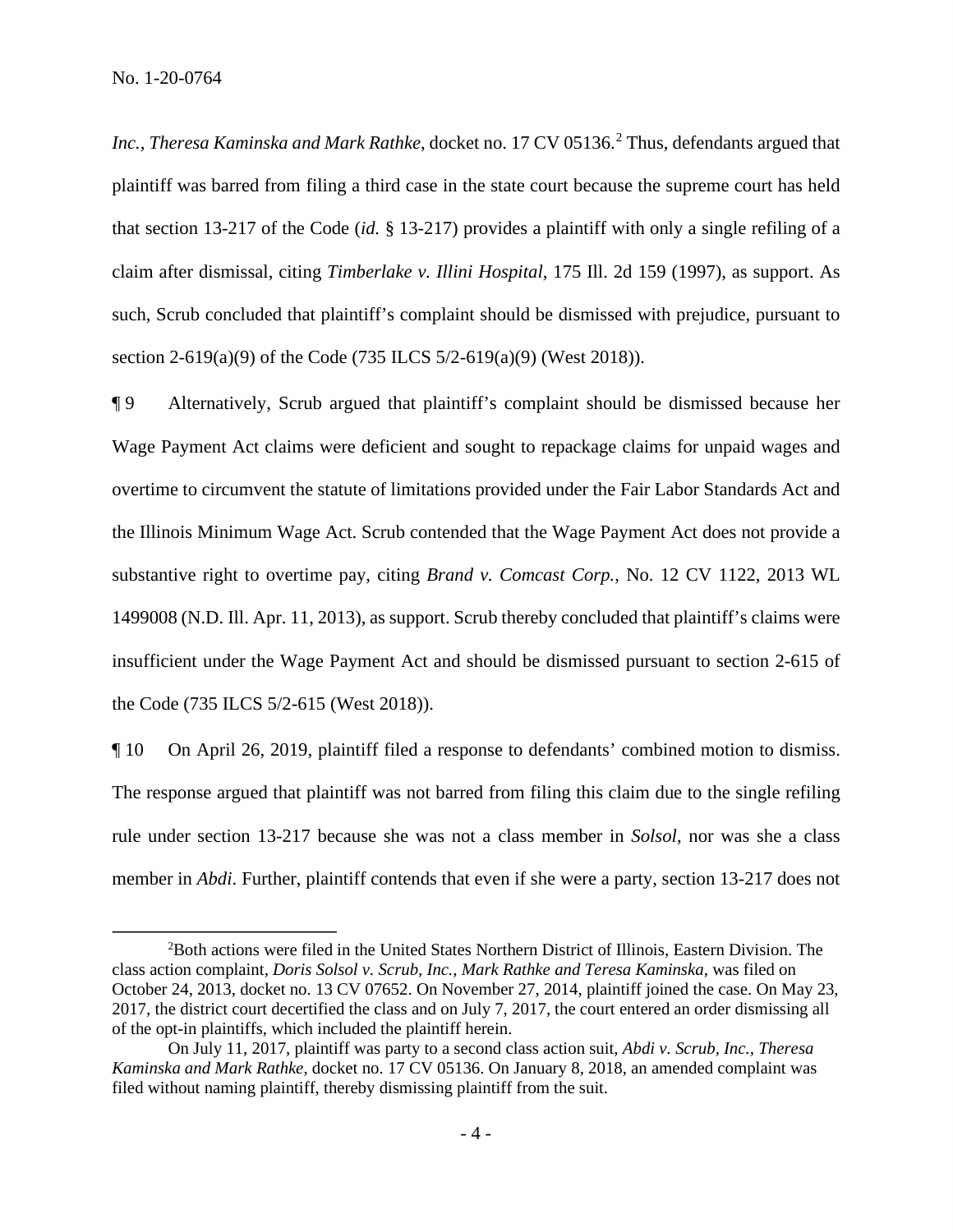apply because those suits that were filed in federal court were not reversed or dismissed and the case does not fall into any of the six categories of when it would apply. Plaintiff argued that state law does not apply to the filings in federal court.

¶ 11 Next, plaintiff argued that she properly pled a claim under the Wage Payment Act, which was based on an agreement or contract. Accordingly, plaintiff maintained that her claim was filed within the 10-year statute of limitations period.

¶ 12 On September 16, 2019, the circuit court entered a written order granting defendants' combined motion to dismiss without prejudice. The court found that the *Solsol* case did not trigger the section 13-217 (*id.* § 13-217) single refiling requirement because the complaint did not meet the six instances of reversal or dismissals outlined therein. The court found that because *Solsol* did not trigger the section 13-217 single refiling requirement, it need not analyze if plaintiff was a party to *Abdi*. However, even if plaintiff was excluded because of the triggering in section 13-217, plaintiff was still allowed a single refiling within one year or within the statute of limitations, whichever was longer. Plaintiff filed the current case on December 11, 2018, within one year of the filing of the amended complaint in *Abdi*. The court found that Scrub agreed to comply with paying plaintiff overtime and failed to do so. It further found that plaintiff's allegations pertaining to Scrub's agreement to follow the applicable law, with nothing more, were insufficient to establish an agreement under the Wage Payment Act.

¶ 13 On October 15, 2019, plaintiff filed her amended complaint for injunctive relief against defendants, raising a common law breach of contract claim and a claim under the Wage Payment Act for lost wages during her employment as a janitor for Scrub. Counts I through III alleged

- 5 -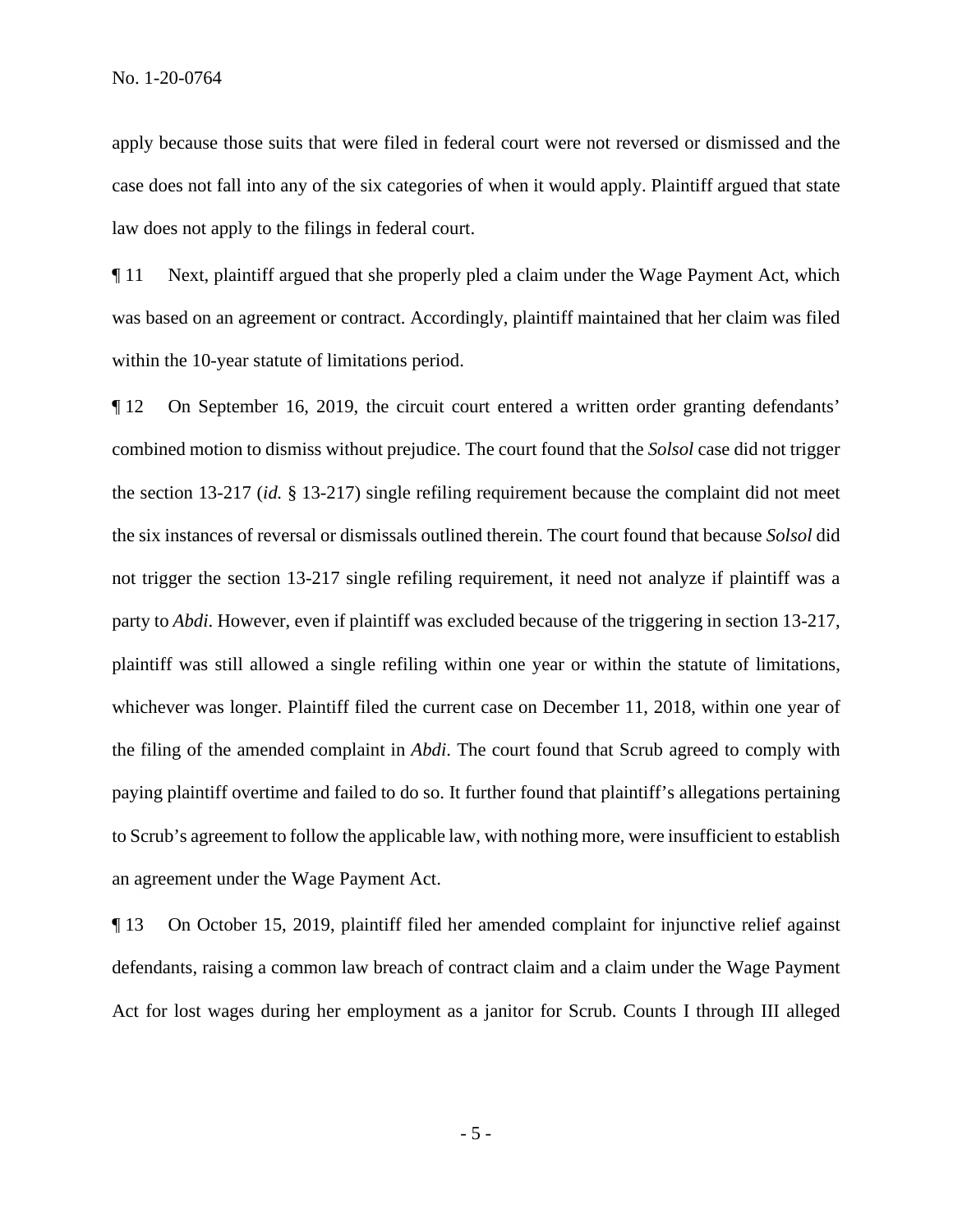violations under section 14(a) of the Wage Payment Act against Scrub, Rathke, and Kaminska, and count IV alleged a common law breach of contract claim against Scrub.

¶ 14 Plaintiff alleged in counts I through III that she had an agreement with Scrub within the meaning of the Wage Payment Act to be compensated for all hours worked at the rates to which the parties agreed, including one and a half times plaintiff's regular rate of pay for all time worked beyond 40 hours per week. Plaintiff alleged that this was pursuant to the agreement contained in the 2005 contract between Chicago and Scrub. Plaintiff further alleged that she routinely worked for Scrub on her unpaid lunch periods and before and after her scheduled shifts. She stated that the work performed before and after the work schedule was required and permitted by the employee handbook, was often observed and assisted by supervisors, and was performed without pay. Defendants' failure to pay plaintiff for work performed before her shifts, after her shifts, and during lunch breaks violated the Wage Payment Act, plaintiff argued.

¶ 15 Plaintiff sought a declaration and finding that Scrub, Rathke, and Kaminska jointly and severally committed the following acts: deliberate violation of the Wage Payment Act by failing to pay agreed upon wages and final compensation to plaintiff and deliberate violation of overtime provisions in the Wage Payment Act by not paying for agreed overtime wages. Plaintiff sought compensatory damages, including overtime and regular pay owed, and statutory damages, including prejudgment interest, on all regular and overtime compensation due accruing from the date such amounts were due. She also sought an injunction to prevent Scrub from failing to pay plaintiff for all future work and an award of all costs and reasonable attorney fees incurred.

¶ 16 Count IV alleged that Scrub failed to compensate plaintiff for all time worked beyond 40 hours per week at the rate of one and a half times plaintiff's regular hourly rate, pursuant to their

- 6 -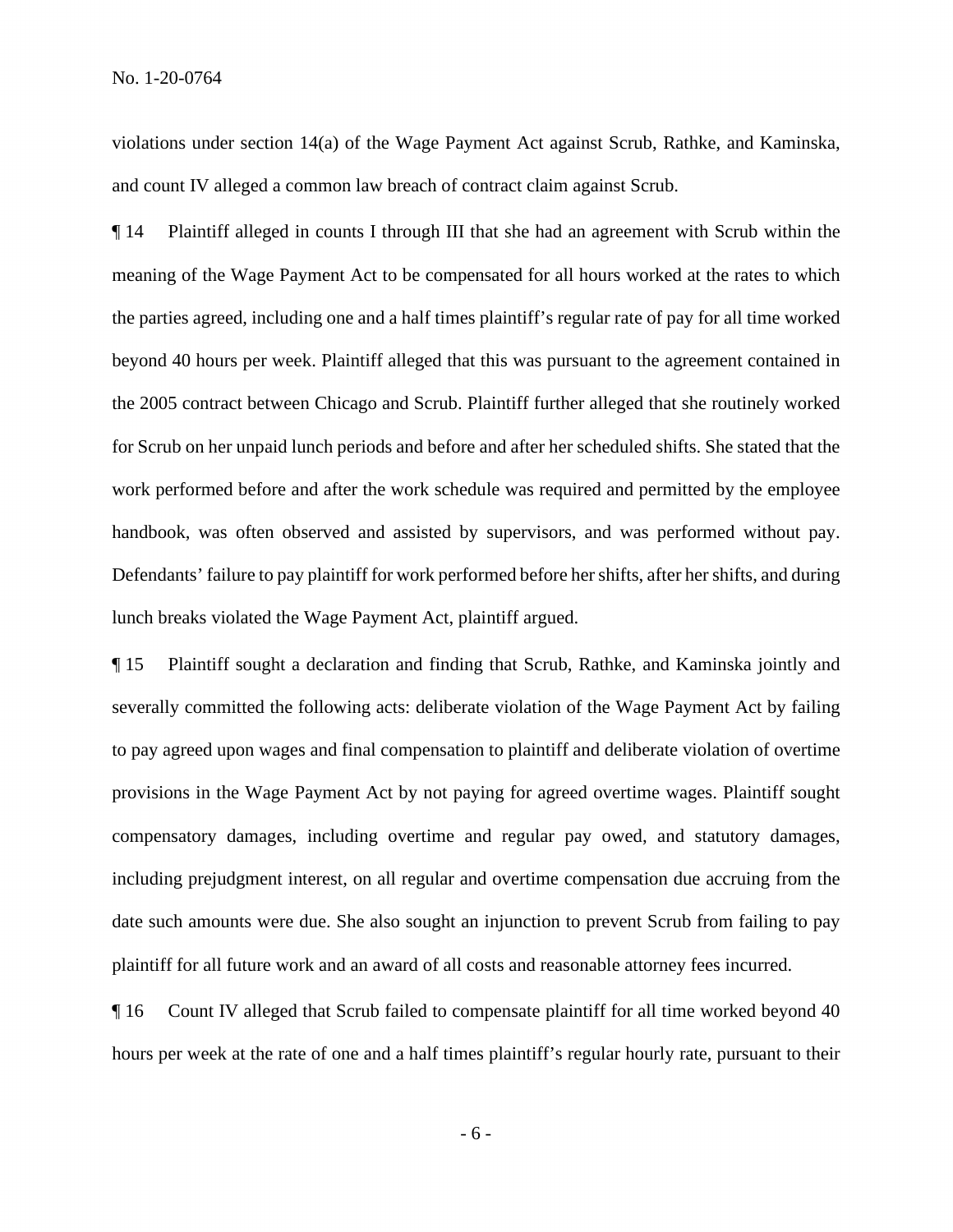contractual agreement. Plaintiff sought a declaration and finding that Scrub deliberately failed to adhere to the compensation terms of the agreement between the parties. Additionally, plaintiff requested damages similar to those sought for counts I through III.

¶ 17 On November 13, 2019, defendants filed a section 2-619 (*id.* § 2-619) motion to dismiss plaintiff's amended complaint, arguing that plaintiff's claims attempted to circumvent the previous findings of the circuit court by alleging there was a breach of the CBA that was made between Scrub and the SEIU with regard to wages, scheduling, hours worked, and overtime. Defendants argued that because plaintiff's claims required an interpretation of the CBA, the claims must be arbitrated in accordance with that agreement; thus, plaintiff's Wage Payment Act claim was preempted by section 301 of LMRA (29 U.S.C. § 185(a)), citing *Kostecki v. Dominick's Finer Foods, Inc., of Illinois*, 361 Ill. App. 3d 362 (2005), as support. Scrub further contended that plaintiff was required to exhaust any grievance through arbitration, pursuant to article XVII of the CBA, prior to raising a claim in any court citing *Gelb v. Air Con Refrigeration & Heating, Inc.*, 356 Ill. App. 3d 686 (2005), as support.

¶ 18 Scrub argued that because the CBA provided applicable wage rates, defined the workweek, allowed premium pay, and described the conditions under which overtime was to be paid, it must be interpreted and applied, thereby triggering the LMRA. Specifically, Scrub argued that the court would be required to do the following: interpret article IV of the CBA to determine which wage rate applied to plaintiff for each period or determine if plaintiff received a pay rate in excess of the specified rates under a prior CBA per article IV, section l(c); determine whether plaintiff performed any premium work per article V, section 2, and would need to determine whether work was performed on a Sunday and whether it was overtime; decide whether plaintiff was to receive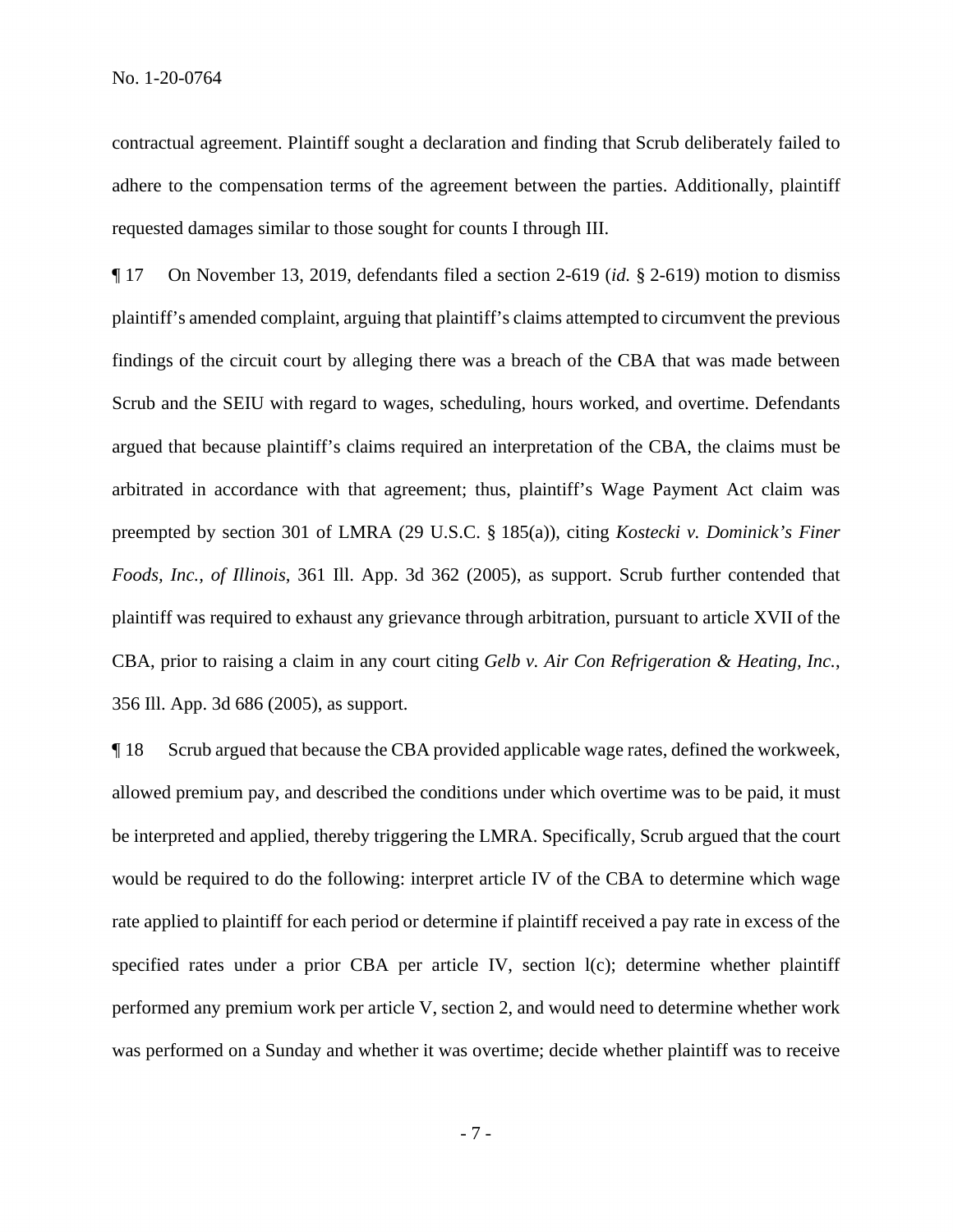time and one-half her regular rate or time and one-half the overtime rate specified for Sunday work in article IV, section 9, of the CBA; and interpret and apply the CBA's definition of overtime to decide whether plaintiff worked "in excess of the regular weekly schedule of the employee" under article V, sections 4 and 5, to decide the hours for which she would be eligible for an overtime rate. These interpretations and determinations were required to be applied in order to resolve plaintiff's Wage Payment Act and breach of contract claims.

¶ 19 Defendants also argued that plaintiff had not exhausted her contractual remedies before filing suit. Defendants argued that article XVIII of the CBA provided the grievance procedures "pertaining to any difference or dispute which may arise under [the] Agreement." Defendants argued that article XX provided that disputes over employee classifications and earnings to which they were entitled were subject to the grievance and arbitration provisions; the grievance procedure provided three steps to resolve any dispute under the CBA. Defendants argued that when a dispute was not resolved in steps I and II, then a demand for arbitration could be submitted in step III; any decision by the arbitrator in step III was final and binding upon the employer, the employee, and the union. Defendants argued that plaintiff did not submit a demand for arbitration and did not follow the three-step procedure for resolving grievances under article XVIII of the CBA and, therefore, her claims were not properly before the circuit court.

¶ 20 On December 17, 2019, plaintiff filed a response to defendants' motion to dismiss her amended complaint, arguing that defendants' motion ignored the terms of the Chicago contract, which was executed a year before the CBA was formed. The Chicago contract was evidence of Scrub's agreement to pay plaintiff. The Chicago contract defined the hourly rate, the obligation to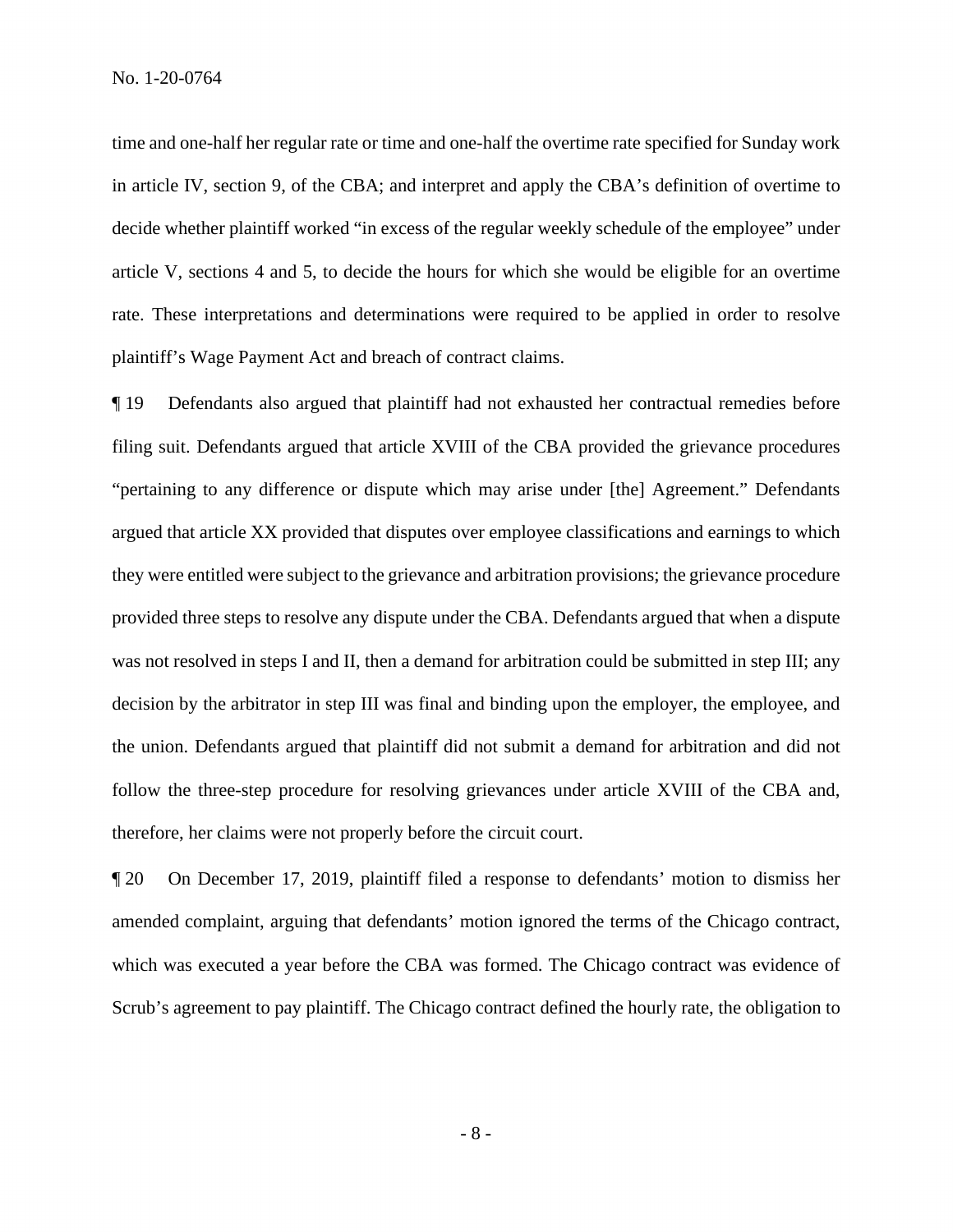pay, the two definitions of the overtime that plaintiff sought with her complaint, and the definition of work. Plaintiff therefore contended that reference to the CBA was not necessary.

¶ 21 Plaintiff further argued that federal preemption pursuant to section 301 of LMRA did not apply when a state law provided for an action independent of the CBA and could be resolved without interpreting the CBA, citing *Lingle v. Norge Division of Magic Chef, Inc.*, 486 U.S. 399 (1988), as support. Plaintiff argued that no interpretation of the CBA was needed because the Chicago contract provided the definitions of workweeks (40 hours per week), overtime (each immediate subsequent hour that was worked beyond an 8-hour shift even if a holiday), and shift time (8 hours within a 24-hour day that is not a holiday). Plaintiff argued that this was consistent with the definitions that the CBA provided, which were workweek (40 hours per week) and overtime (time that exceeded 40 hours to be paid at time and a half). Based on those comparisons, plaintiff argued that the Chicago contract and the CBA were consistent with each other. Plaintiff argued that the overtime provisions were set forth in both the Fair Labor Standards Act and the Illinois Minimum Wage Act. Plaintiff insisted that there was no need to look at the CBA in order to enforce the terms of the agreement.

¶ 22 Plaintiff further argued that her breach of contract claim was independent of the CBA and was allowed to pursue it under the Wage Payment Act claim. All references made to the CBA in her complaint was evidence and not to assert a cause of action. Plaintiff argued that filing a grievance was not required because her claim did not come from the CBA but rather from Chicago contract, and therefore, she could not be required to follow the procedures in the CBA.

¶ 23 On May 13, 2020, the circuit court entered a written order granting defendants' motion to dismiss plaintiff's amended complaint. The court noted that plaintiff was not a party to the Chicago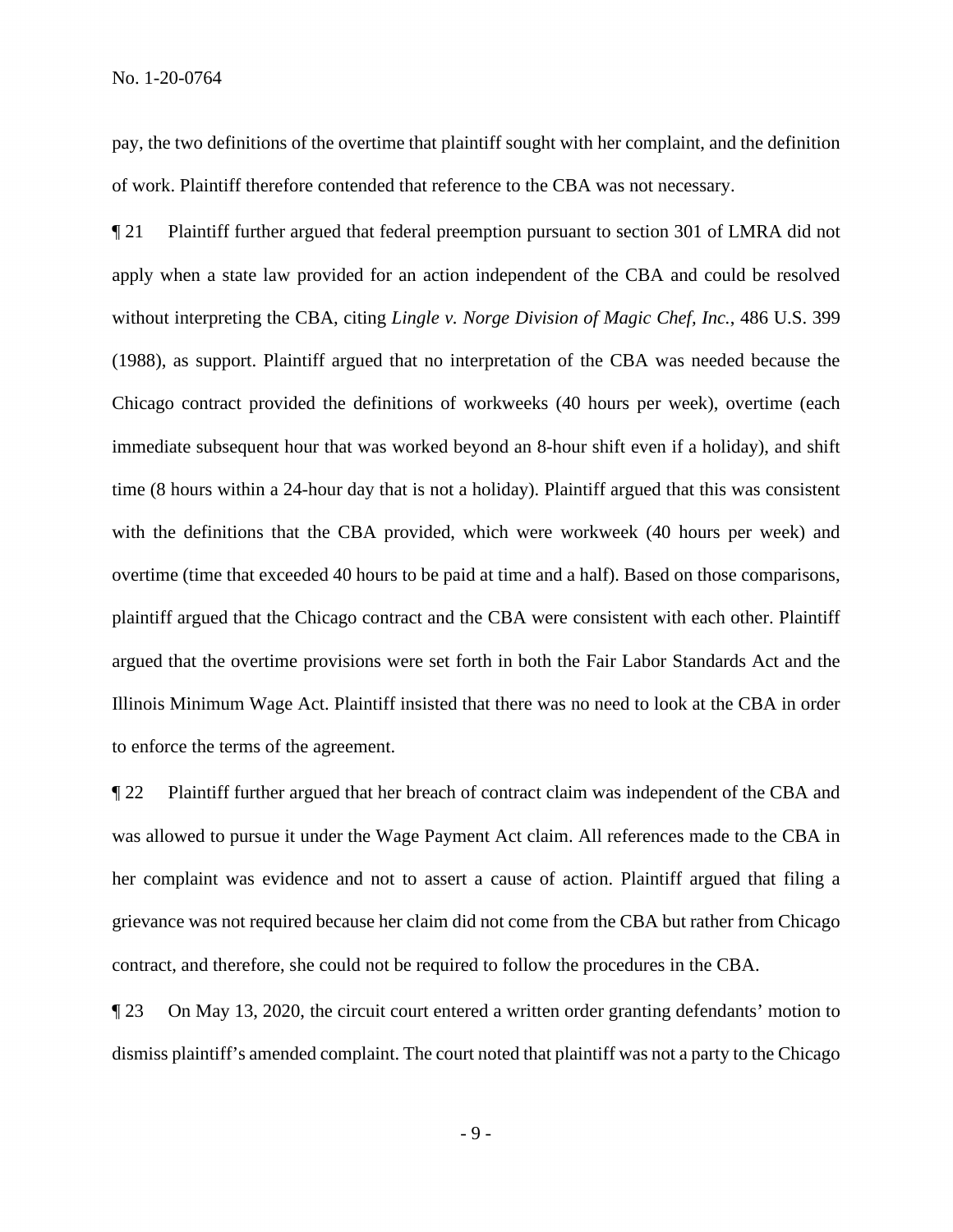contract and that it shed no light on any agreement between Scrub and plaintiff. The court found that the CBA was not in conflict with any state law, if it were, an independent state action would be available to the plaintiff. The court stated that plaintiff may not pick and choose certain terms of the CBA that she wished to pursue in order to suit her argument that only a "mere reference" to the CBA is required. Instead, the entirety of the CBA would be considered.

¶ 24 Regarding the argument that plaintiff's case was preempted, the circuit court found that *Gelb* and *Kostecki* were controlling. The court found that section 301 of the LMRA preempted state claims where resolving the claims required referencing and interpreting the overtime pay provisions of a CBA, citing *Gelb*, 356 Ill. App. 3d 686, and *Kostescki*, 361 Ill. App. 3d 362, as support. Here, the court found that plaintiff sought unpaid regular and overtime wages, which required a determination of the amount of unpaid wages that was owed. That required more than a mere reference to the CBA, but rather an interpretation and application of the wage, overtime, and pay provisions. The circuit court concluded that plaintiff's rights existed under the CBA and were therefore preempted under section 301 of the LMRA. Defendants' motion to dismiss was granted, and plaintiff timely appealed the decision of the circuit court.

#### ¶ 25 II. ANALYSIS

¶ 26 On appeal, plaintiff contends that the circuit court erred in granting Scrub's motion to dismiss her amended complaint, pursuant to section 2-619 (735 ILCS 5/2-619 (West 2018)).

 $\llbracket 27 \right.$  A. Violation of Rule 341(h)(6)

¶ 28 As a preliminary matter, defendants contend that plaintiff's legal argument and unsupported statements should be stricken from the statement of facts pursuant to Illinois Supreme Court Rule 341(h)(6) (eff. Oct. 1, 2020). Defendants contend that plaintiff presented an improper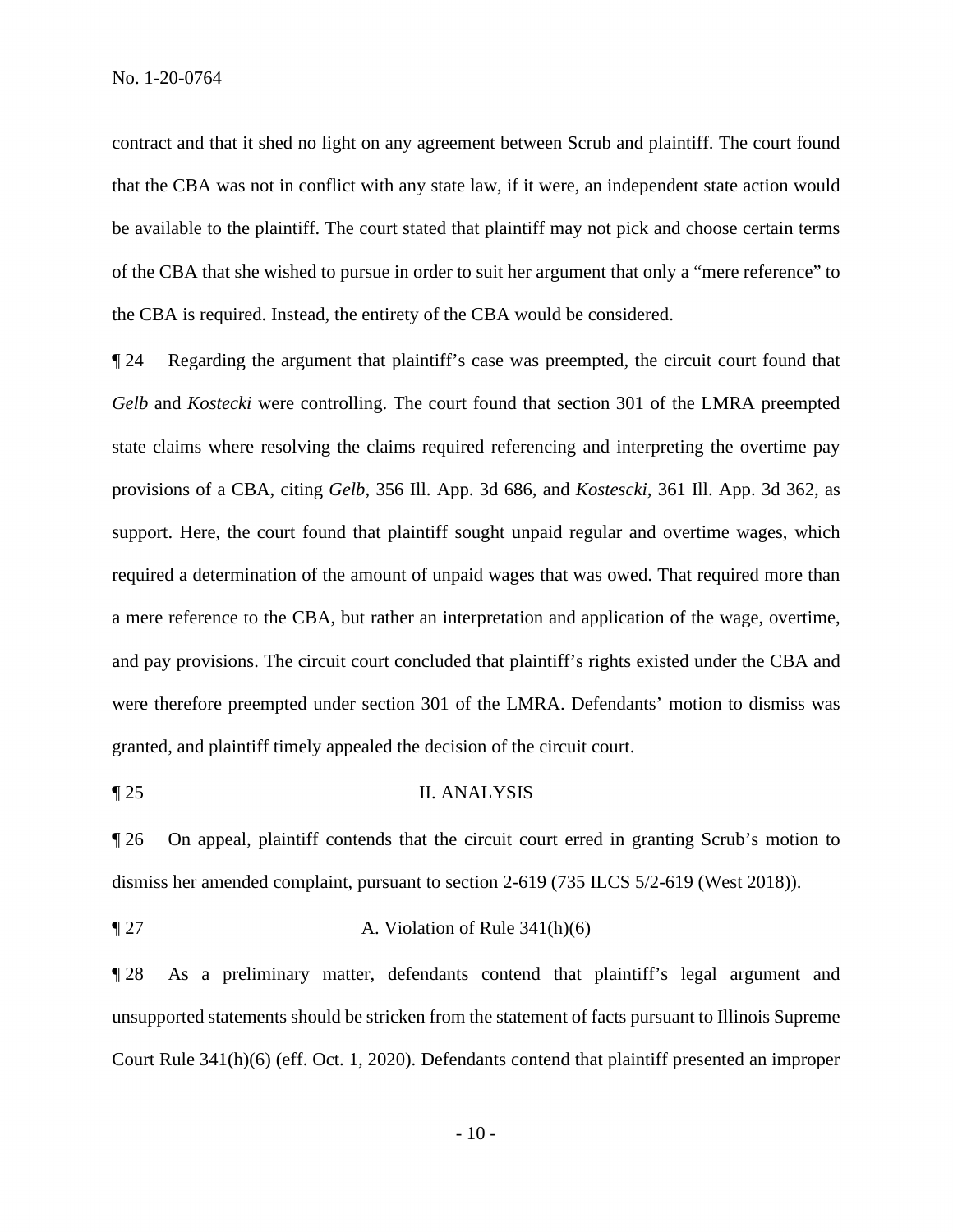argument in her statement of facts when she described the circuit court's decision as "erroneous" in her opening brief and that this should be stricken or disregarded. See *Board of Managers of Eleventh Street Loftominium Ass'n v. Wabash Loftominium, LLC*, 376 Ill. App. 3d 185, 187-88 (2007) (holding that the court must strike arguments made in statement of facts of appellate brief). Next, defendants contend that plaintiff included statements that were unsupported by any citation to the record on pages five to seven of her brief in violation of Rule 341(h)(6), citing *John Crane Inc. v. Admiral Insurance Co.*, 391 Ill. App. 3d 693 (2009), as support.

¶ 29 In response, plaintiff contends that her usage of "erroneous" was intended to clarify that the circuit court's holding about what was a fact was incorrect. It was not "argumentative and confusing" as the brief in *Board of Managers of Eleventh St. Loftominium Ass'n* was found to be, citing *Board of Managers of Eleventh St. Loftominium Ass'n*, 376 Ill. App. 3d at 187, as support. Further, she indicates that the pages in question without a citation, did not need a citation, because it was a long quote, which in the end, was cited.

¶ 30 Although the usage of the term "erroneous" is argumentative, we agree with plaintiff that, as a whole, the statement of facts do not rise to the level of "argumentative and confusing." *Id.* Further, the statement of facts is able to "convey a complete picture of the proceedings." *Id.* Lastly, looking at the pages in question that do not contain citations, we also agree with plaintiff that a citation was not necessary until the end of the quoted text, which was done in accordance with Rule 341(h)(6). Thus, plaintiff's brief does not violate Rule 341(h)(6), and we decline to strike the portions referenced by defendants.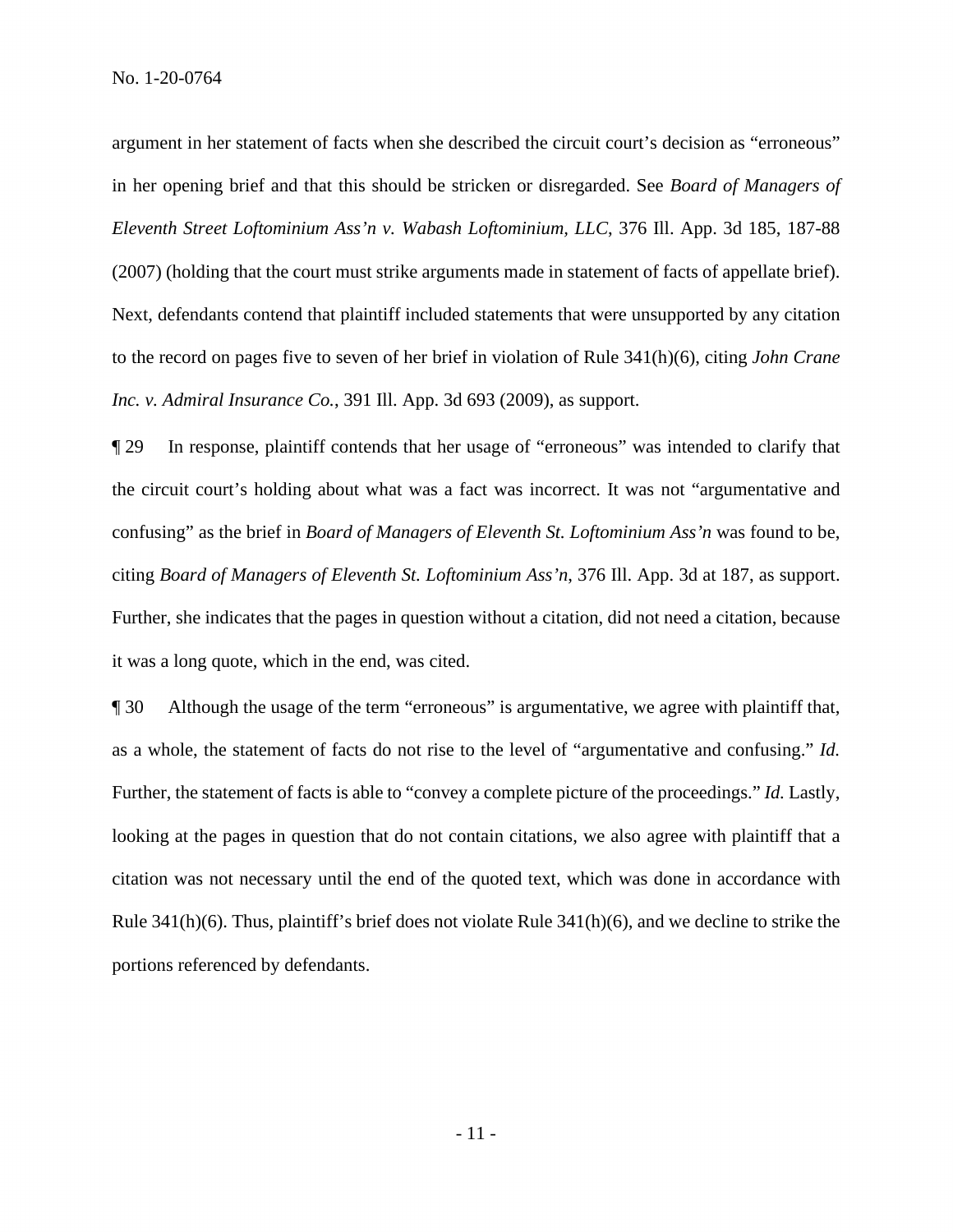### ¶ 31 B. Section 2-619 Motion to Dismiss

¶ 32 On appeal, plaintiff contends that the circuit court erred in granting defendants' section 2- 619 (735 ILCS 5/2-619 (West 2018)) motion to dismiss. A motion pursuant to section 2-619 "provides for the involuntary dismissal of a cause of action based on certain defects or defenses." *Borowiec v. Gateway 2000, Inc.*, 209 Ill. 2d 376, 383 (2004). Grounds for a dismissal under section 2-619 are available if the "claim asserted is barred by other affirmative matter which avoids the legal effect of or defeats the claim." *Id.* An "[a]ffirmative matter must be supported by affidavit, unless apparent on the face of the pleading attacked [citation], and, in ruling on the motion, the trial court must interpret all pleadings and supporting documents in the light most favorable to the nonmoving party." *Id.* We review the circuit court's grant of a motion to dismiss *de novo*. *Id.*

### ¶ 33 1. The Applicable Agreement

¶ 34 Plaintiff contends that the circuit court erred in determining that the CBA forms the basis of the agreement between she and Scrub because there was an implied agreement with defendant, independent of the CBA, and that agreement is enforceable by the Wage Payment Act (820 ILCS 115/1 *et seq.* (West 2018)). Plaintiff alleges an implied agreement where Scrub agreed to pay her based on a demonstrable formula for work done, citing *Landers-Scelfo v. Corporate Office Systems, Inc.*, 356 Ill. App. 3d 1060 (2005), and *Zabinsky v. Gelber Group, Inc.*, 347 Ill. App. 3d 243 (2004), as support. Plaintiff attempted to further demonstrate the terms of the agreement by referencing the Chicago contract, thereby negating any need to interpret the CBA. Additionally, plaintiff contends that the truth of the implicit agreement should be deemed admitted because defendant did not answer the amended complaint. Plaintiff contends that when filing a motion to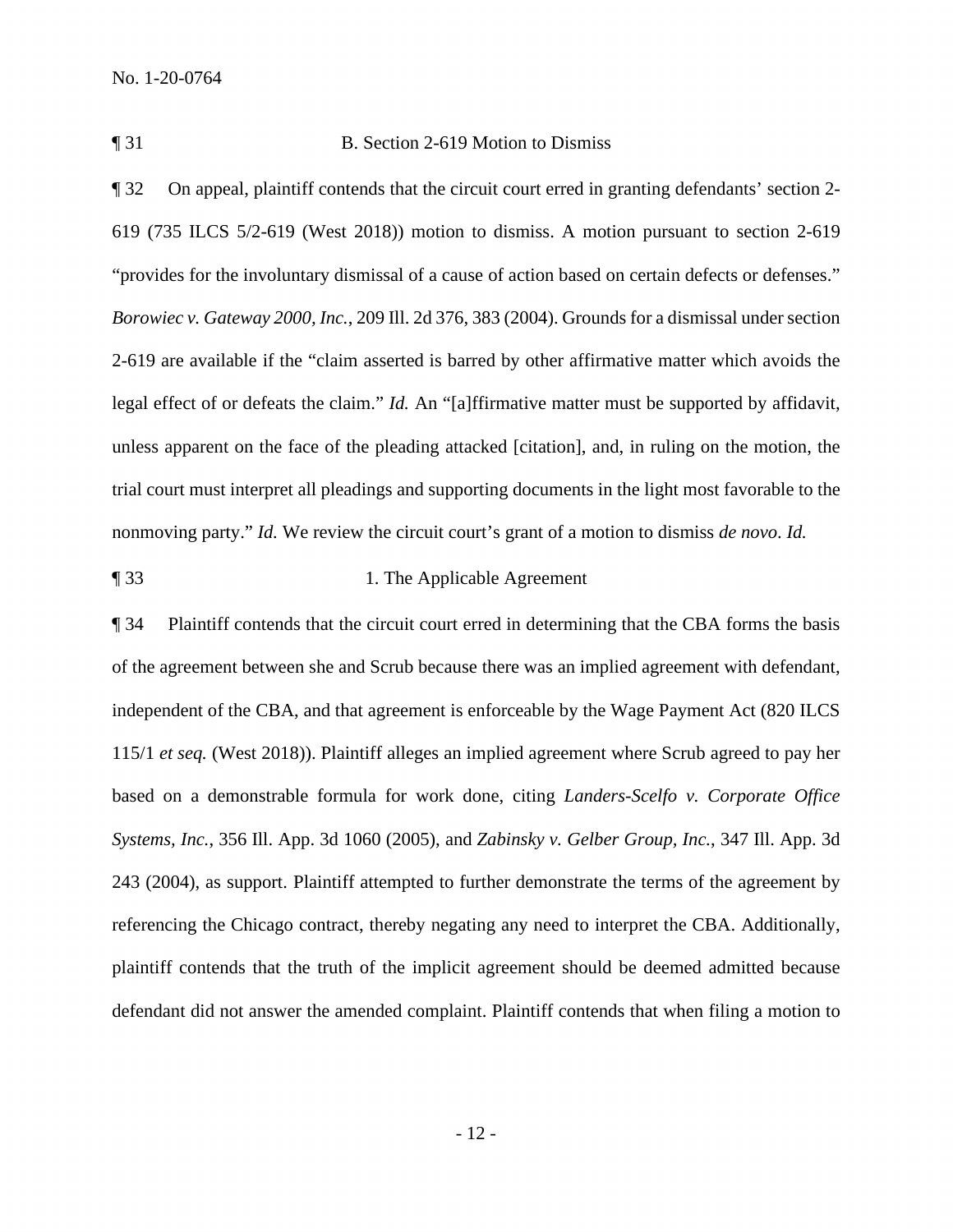dismiss, defendants admitted the sufficiency of plaintiff's claims citing *Abruzzo v. City of Park Ridge*, 231 Ill. 2d 324 (2008), as support.

¶ 35 Defendants, however, contend that the CBA is controlling and must be interpreted in order to address plaintiff's claims. They allege that the Chicago contract provided for minimum pay rates for all labor, including janitorial, but an interpretation of the CBA was still needed to establish exact amounts for overtime pay*.* Defendants also argue that plaintiff's reliance on *Landers-Scelfo* was misplaced because in that case the plaintiff was not in a union and had no controlling CBA or written agreement, and thus, reliance on the Wage Payment Act was appropriate. See *Landers-Scelfo*, 356 Ill. App. 3d at 1067-68. In the present case, plaintiff is a member of the SEIU, and the terms of her employment with Scrub (wages hours and overtime) were expressly governed by the CBA.

¶ 36 We have previously held that the mere existence of a CBA does not require all claims to be subject to the grievance and arbitration procedures of it. *Gelb*, 356 Ill. App. 3d at 695. Instead, the court must consider if the claim is one governed by contract. *Id.* However, where a CBA "adequately addresses an aspect of employee compensation or other working conditions, a state statute will defer to the collective bargaining agreement's grievance procedures." *Id.* Further, when the "employee's claim arises entirely out of a collective bargaining agreement, the employee lacks standing to pursue judicial relief without first exhausting any remedies provided for in the agreement." *Id.*

¶ 37 Here, the parties do not dispute that defendants entered into the CBA with SEIU on April 6, 2009. Article 1 of the CBA provides that the employer recognizes the union as the sole and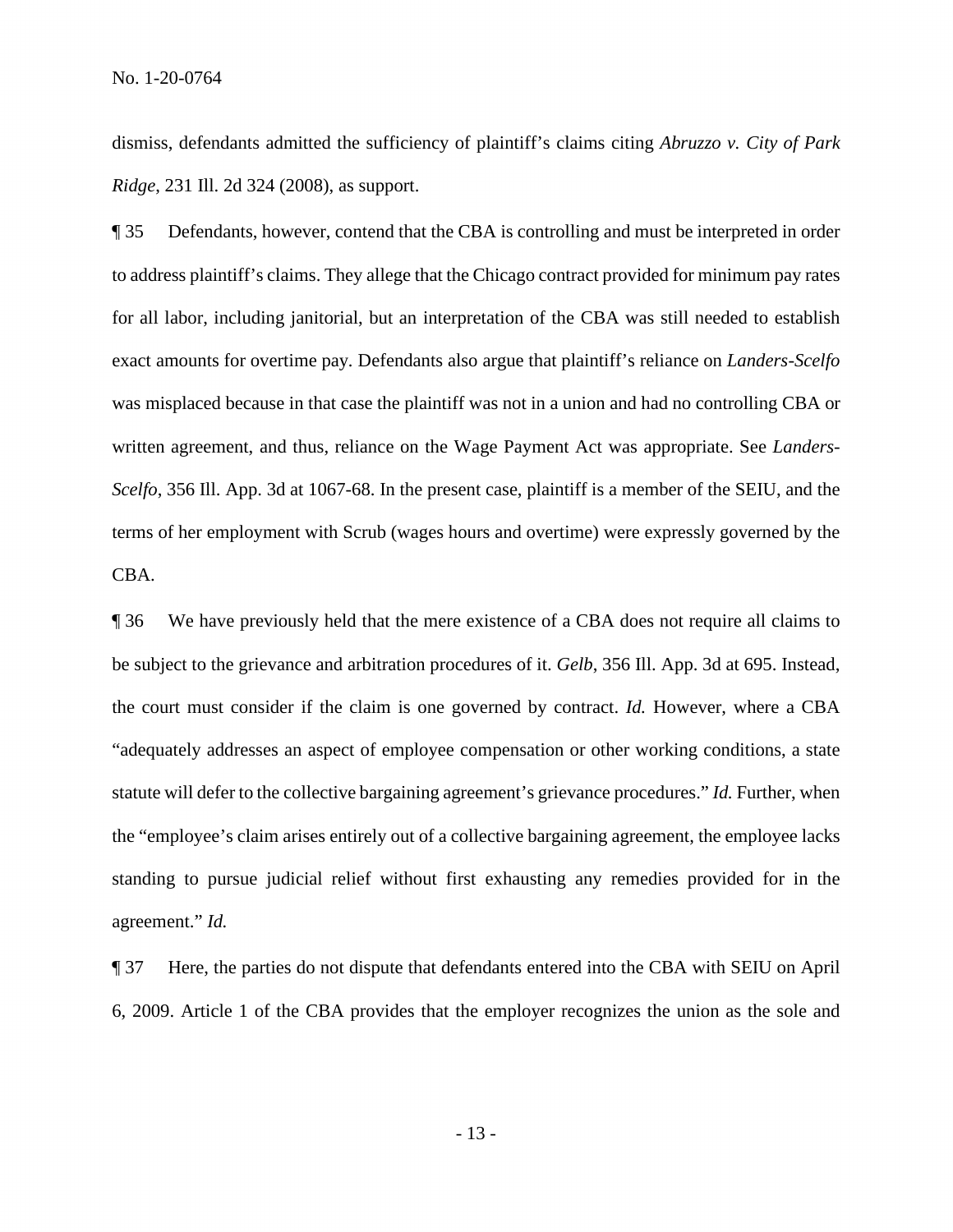No. 1-20-0764

exclusive representative of all janitorial employees. Thus, there is also no dispute that, pursuant to that same CBA, plaintiff is a member of SEIU and subject to the terms contained in said CBA.

¶ 38 Plaintiff claims defendants failed to pay her for work done prior to her shift, work done after her shift, and work done during her lunch break and failed to pay the overtime rate when it applied. The CBA in the instant case specifically defines the number of hours in a work week, amount of wages, and provides a formula to calculate overtime pay. The CBA further spells out in great detail grievance procedures and arbitration that must be followed by both the union members and the employer. Thus, there is no aspect of plaintiff's claim that is not addressed by, does not arise from, or is independent of the CBA.

¶ 39 Next, plaintiff contends that she had an implied agreement with defendant, which would also allow her to raise a claim under the Wage Payment Act. It is true that this court has held that an implied contract can exist in the absence of an express agreement. *Landers-Scelfo*, 356 Ill. App. 3d at 1067. However, here, plaintiff has the benefit of the express agreement in the form of a CBA that has been negotiated on her behalf by the SEIU. Thus, no implied agreement can exist between plaintiff and Scrub.

¶ 40 Further, article 1 of the CBA specifically provides that the employer and employees shall not bargain independently of the union with respect to wages, hours of employment, or working conditions. This language specifically prohibits employees from creating contracts or agreements independent of SEIU's CBA. Hence, it follows that this prohibition would likewise apply to implied or inferred agreements as well. If this court allowed every employee with a CBA to also have an implied contract, employers would be inundated with numerous independent agreements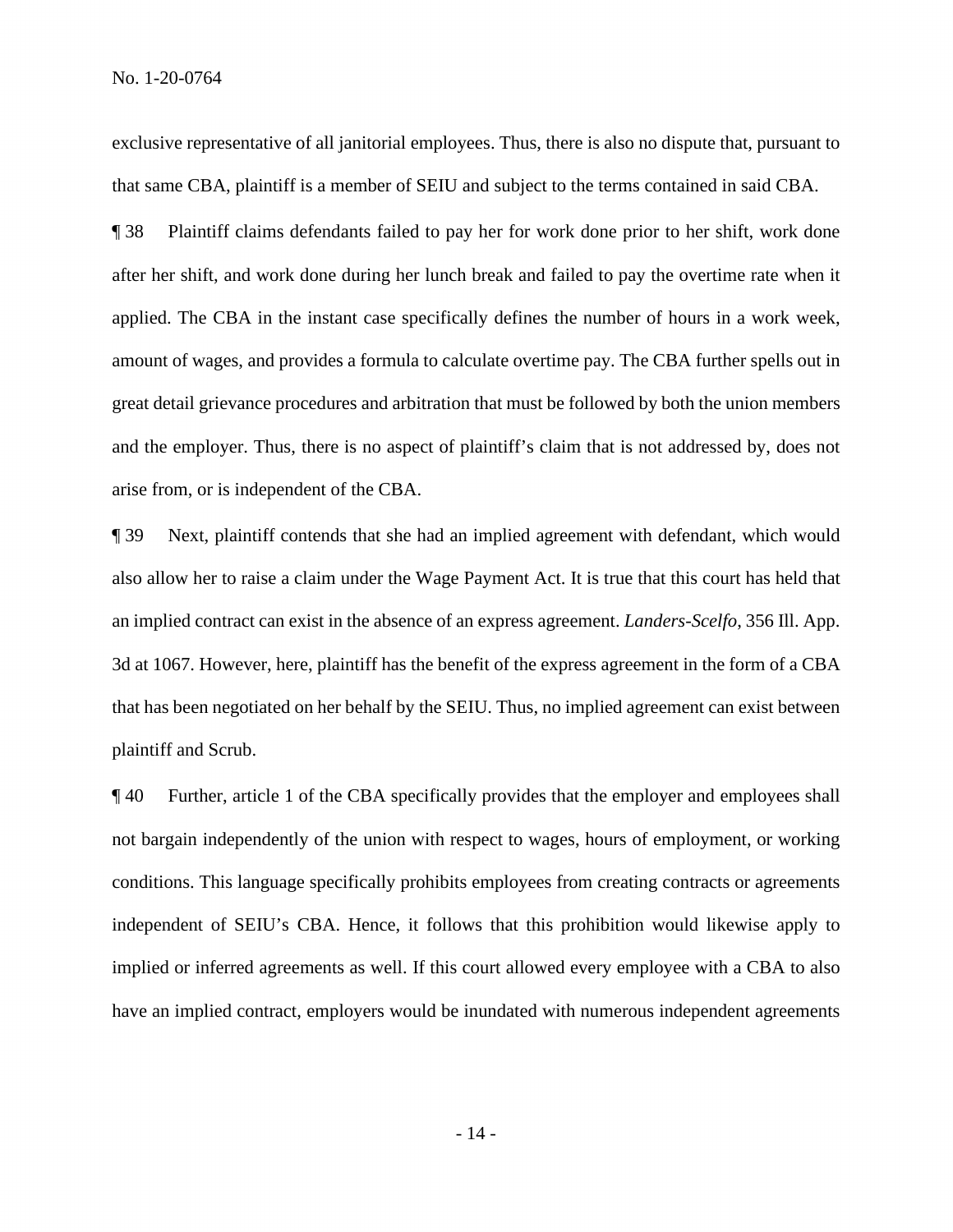potentially all with varying terms. And the unions' negotiating powers would likely be severely diminished.

¶ 41 Plaintiff's contention that the implied agreement became controlling upon the filing of the section 2-619 motion is false. A section 2-619 motion to dismiss allows for a party's complaint to be barred. *Borowiec*, 209 Ill. 2d at 383. When movants file a section 2-619 motion, they admit the sufficiency of the complaint, but provide an affirmative defense that would defeat the claim. *Reynolds v. Jimmy John's Enterprise, LLC*, 2013 IL App (4th) 120139, ¶ 31. Here, defendant has raised the defense of preemption, which we will address further shortly, asserting that this court is barred from hearing plaintiff's claim. While admitting the sufficiency of the claims, defendant argues that the circuit court is not the correct forum for hearing those claims.

¶ 42 Some of the most important functions of a CBA are to establish a negotiated and stable pay structure for employees and to provide mechanisms for adequate dispute resolution. As a member of the SEIU, plaintiff had no need to infer an independent agreement as she already had the benefit of a negotiated agreement in the form of the CBA. The CBA provided contractual remedies to address her specific disputes regarding unpaid wages and overtime pay, which should have been exhausted before filing the instant claim.

¶ 43 Plaintiff has not challenged the specific terms or provisions of the CBA; therefore, we must presume that the articles in the CBA governing compensation, working conditions, and grievance procedures were adequate. Thus, in keeping with the court in *Gelb*, the Wage Payment Act must give deference to the CBA. *Gelb*, 356 Ill. App. 3d at 695. Therefore, we find that the circuit court did not err in finding the CBA to be the controlling agreement.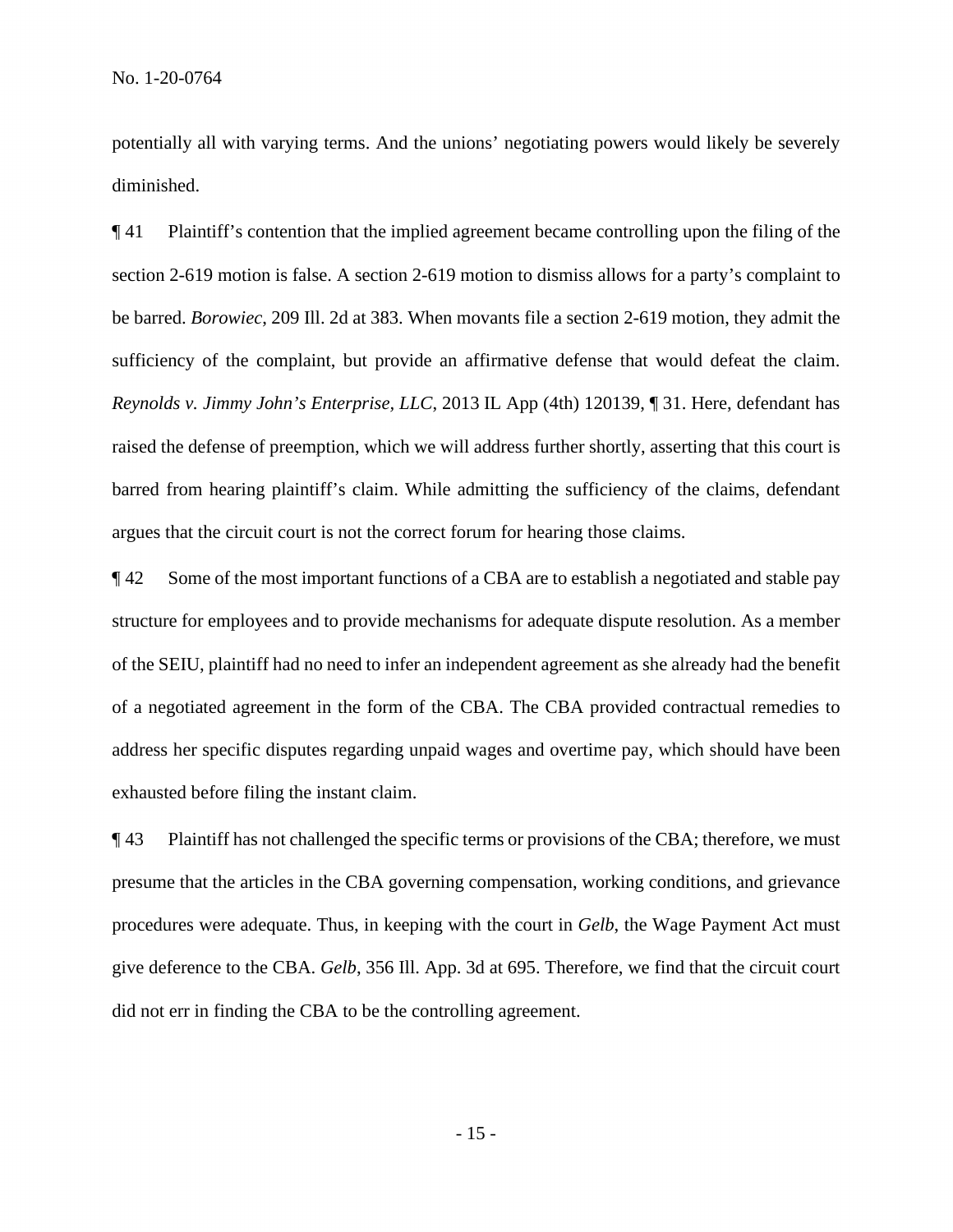#### ¶ 44 2. Section 301

¶ 45 Plaintiff contends that the circuit court erred in finding that her claim was preempted by section 301 of the LMRA (29 U.S.C. § 185(a)). Under section 301, federal district courts are vested with jurisdiction over complaints alleging a breach of contract between an employer and union. *Bartley v. University Asphalt Co.*, 111 Ill. 2d 318, 321-22 (1986). Having decided that the CBA is controlling, we will now apply section 301 to plaintiff's claims.

¶ 46 Plaintiff contends that her claims are not preempted because her case is analogous to *Whitmore v. Kraft Foods Global, Inc.*, 798 F. Supp. 2d 917 (N.D. Ill. 2011), which found no preemption when the plaintiff abandoned a more generous CBA compensation right in order to enforce an independent agreement that was consistent or equal with the minimum compensation rights of the worker under the state law framework. Plaintiff again argues that no interpretation is needed in regard to any portion of the CBA to realize that Scrub promised to pay plaintiff for all time worked, including overtime, citing *Allis-Chalmers Corp. v. Lueck*, 471 U.S. 202 (1985), as support. Further, plaintiff insists that a defendant filing a motion to dismiss admits the legal sufficiency of the complaint and deem all facts stated therein as true.

¶ 47 In response, defendants contend that the CBA must be interpreted and applied in order to resolve plaintiff's claim, and this is preempted by section 301 of LMRA citing *Gelb*, 356 Ill. App. 3d 686, as support. Specifically, defendants contend that plaintiff's allegations regarding scheduling, hours, wages, and overtime require interpretation of the CBA's article IV; thus, the claims are preempted by section 301 of LMRA. Defendants also contend that plaintiff's reliance on *Whitmore* is misplaced because that case was about a provision in a CBA that was alleged to be unenforceable under state law, which is not what plaintiff is alleging in this case. See *Whitmore*,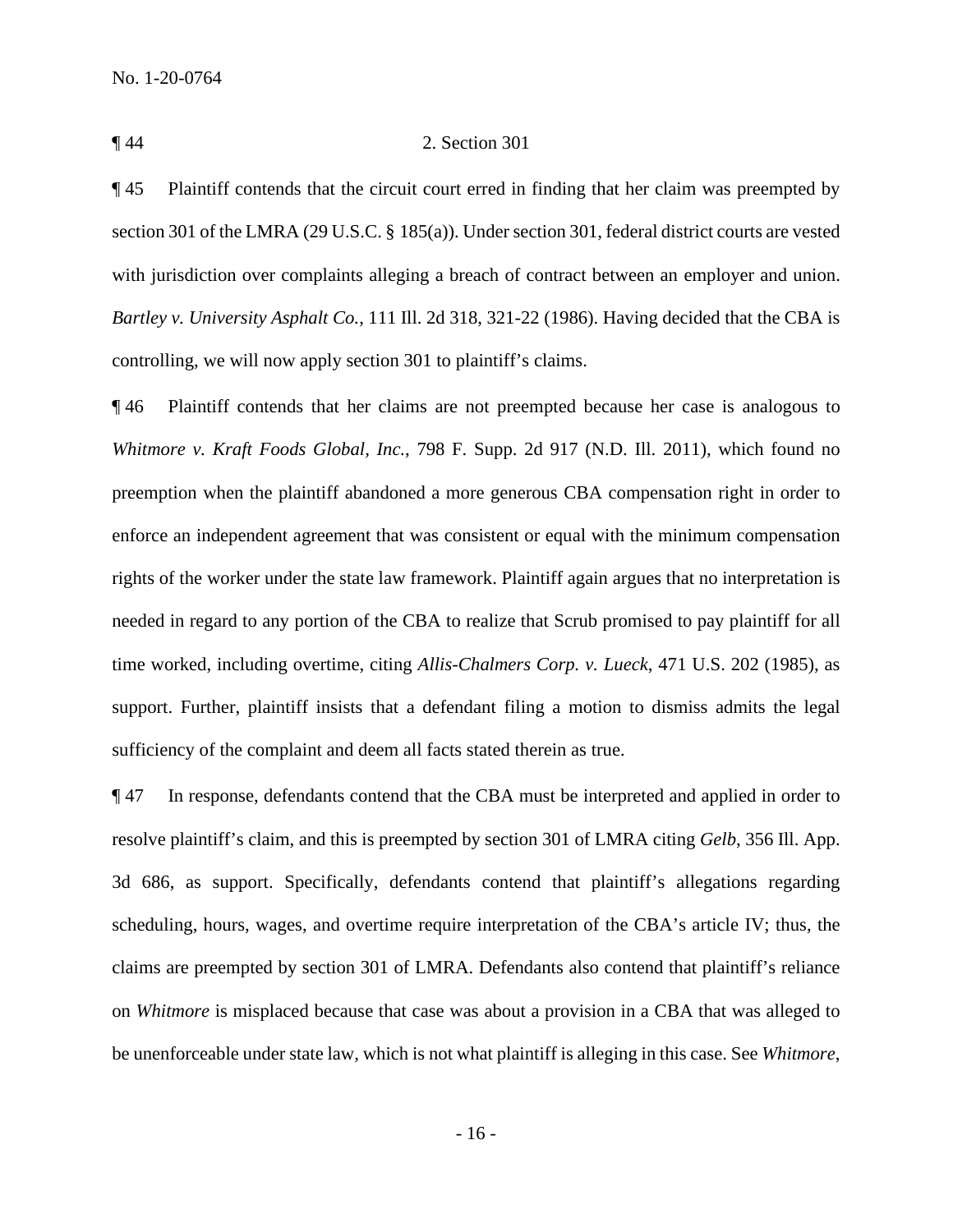798 F. Supp. 2d at 922. Further, defendants contend that this court is not bound by the federal case law from which *Whitmore* arose, citing *Kinney v. St. Paul Mercury Insurance Co.*, 120 Ill. App. 3d 294 (1983), as support. And finally, defendants point out that the CBA requires plaintiff to exhaust the grievance and arbitration provision provided in article XVIII prior to bringing its claim before the court.

¶ 48 Defendants are correct. Section 301 of LMRA grants federal district courts exclusive jurisdiction over disputes involving CBAs. See Whitmore, 798 F. Supp. 2d at 920-21. Contrary to plaintiff's contention, the terms of her scheduling, hours, wages, and overtime are not obvious and able to be ascertained without interpreting the CBA. The fact finder would have to refer to the CBA in order to determine the amount of wages due to plaintiff, whether defendants complied with the CBA in determining overtime pay, whether plaintiff worked the relevant time period, and whether overtime was calculated using the formula prescribed by the CBA. See *Gelb*, 356 Ill. App. 3d at 693-94.

¶ 49 Further, not only is plaintiff's reliance on federal appellate court cases not binding on this court (Kinney, 120 Ill. App. 3d at 300), but plaintiff has not alleged that the terms of the CBA are unenforceable as was the case in *Whitmore* (see Whitmore, 798 F. Supp. 2d at 922). Thus, we are not persuaded that we should ignore the terms of the CBA, and as we determined earlier, no other agreement is binding between Scrub and plaintiff.

¶ 50 Although the Wage Payment Act does provide standard requirements for employers that ascertain the work week, wages, and overtime, those requirements are generally provided in the absence of a CBA. *Kostecki*, 361 Ill. App. 3d at 370. In *Kostecki*, the plaintiff belonged to a union that negotiated the terms of her employment with her employer. Plaintiff similarly filed a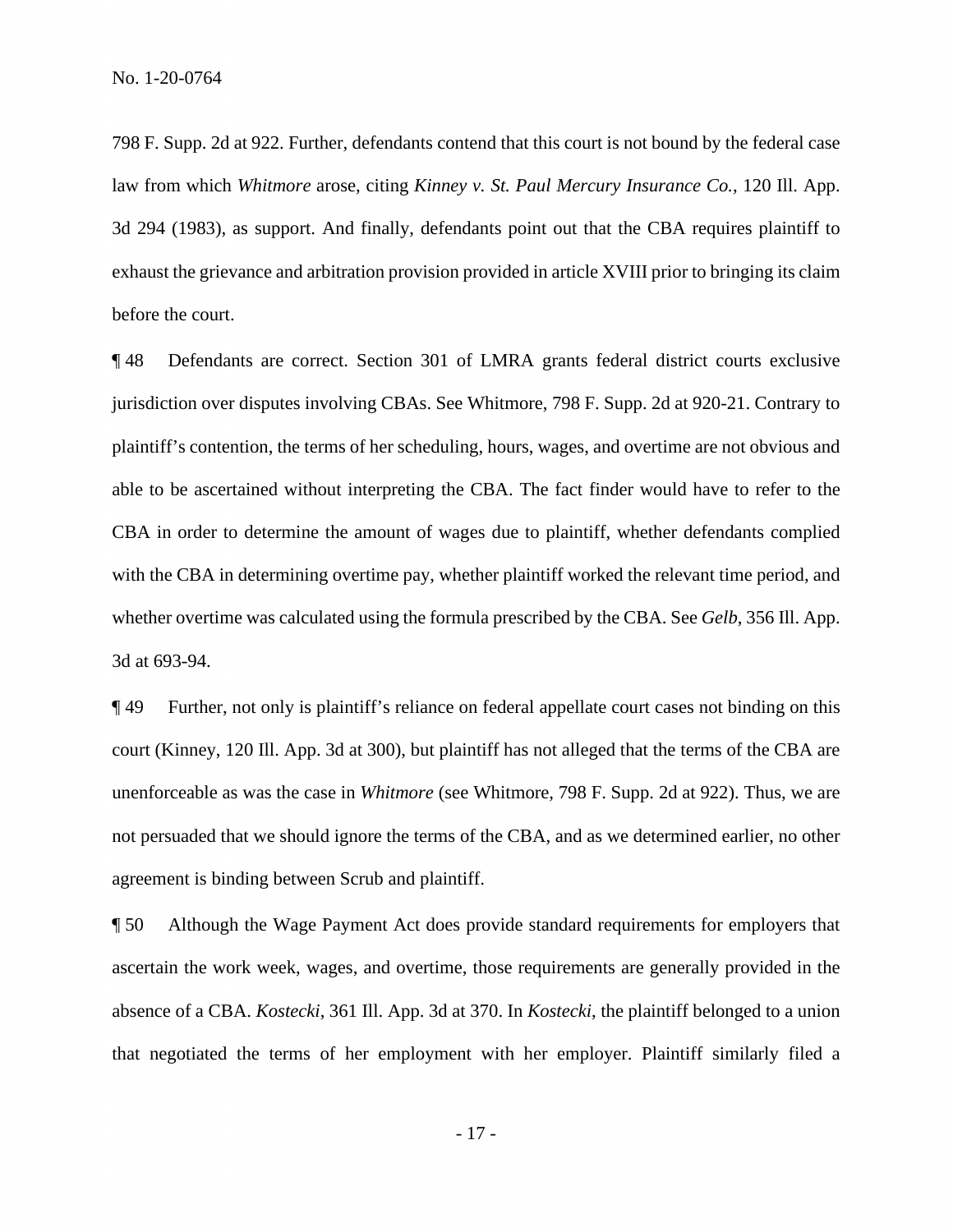complaint against her employer, alleging it violated multiple state wage statutes by not paying for work done and for not timely paying employees. *Id.* at 365. Her employer filed a section 2-619 motion to dismiss, which was granted by the circuit court. *Id.* On appeal, this court held that the CBA governed the exact claims plaintiff attempted to raise in state court. Since no independent claim arose, she had to follow the grievance and arbitration procedures in the CBA. *Id.* at 371. We found that the fact finder would have had to interpret the terms of the agreement in order to resolve plaintiff's claims; "an activity best suited for the arbitrator." *Id.* Similarly, in this case, there exists no independent claim raised by plaintiff that is not covered by the CBA. The CBA covers the work week, overtime, and wages; therefore, the terms of the CBA would have to be interpreted in order to resolve plaintiff's claims.

¶ 51 Federal labor policy provides that when resolving a state law claim that is dependent on the analysis of the terms contained in the agreement, the claim must either be arbitrated as required by the CBA or dismissed as preempted under section 301 of LMRA. *Id.* at 368. As alluded to earlier, the grievance and arbitration procedure provided in the CBA under article XVIII have not been exhausted by plaintiff. We have held that when a CBA establishes a grievance and arbitration procedure for disputes arising out of the CBA and the court has determined that the claim on its face is governed by the contract, an employee must attempt to exhaust their contractual remedies before seeking judicial relief. *Gelb*, 356 Ill. App. 3d at 695. "The exhaustion of administrative remedies is a procedural prerequisite to maintaining a section 301 action." *Id.* Here, article XVIII of the CBA had a three-step procedure for employees to follow if they have a grievance. Plaintiff did not use this administrative remedy provided in the CBA, which was a prerequisite to filing suit per section 301 of LMRA. The claims and respective remedial procedures are clearly addressed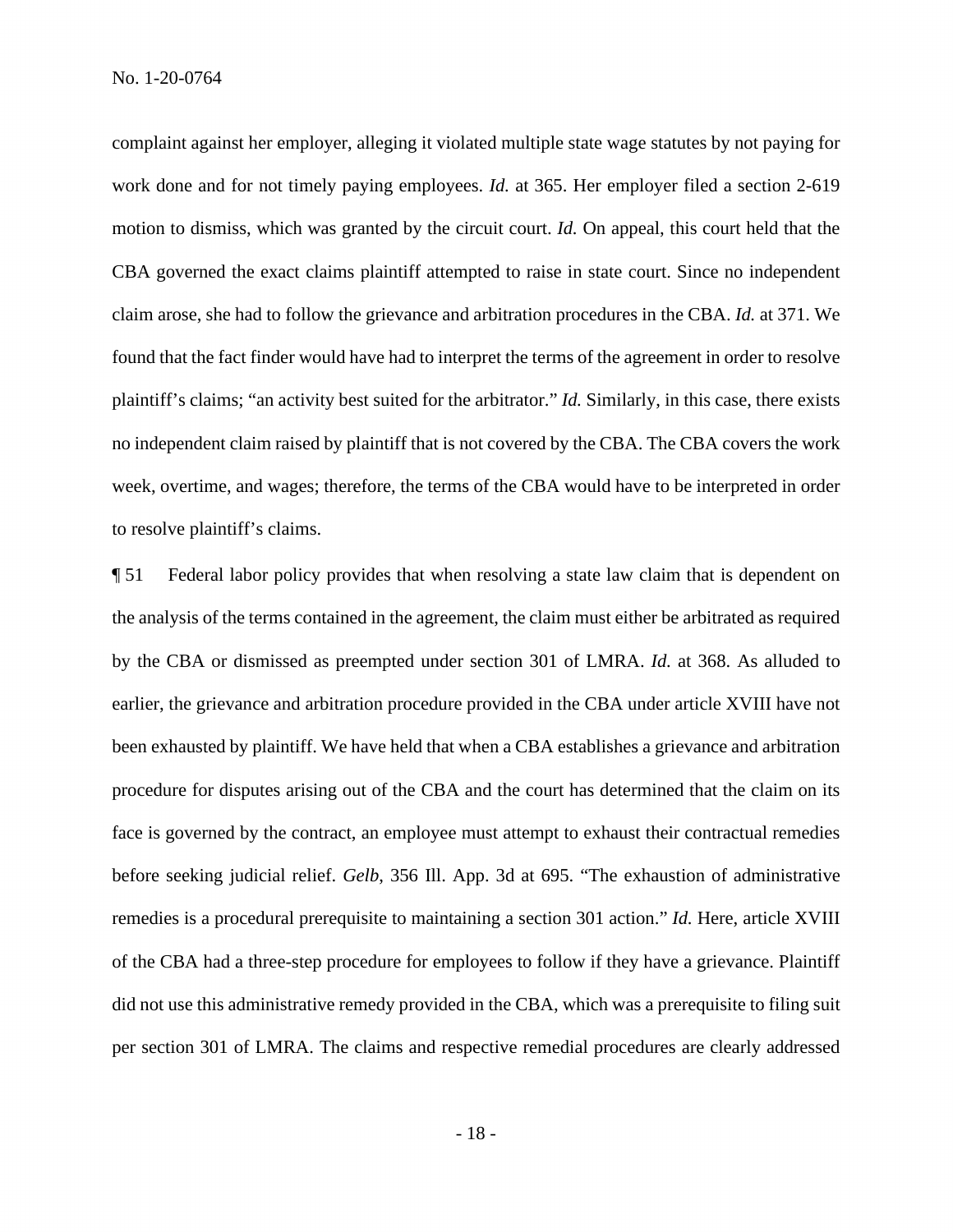by the CBA, thereby negating plaintiff's alleged independent action. As such, we conclude that the trial court did not err in finding plaintiff's claims to be preempted.

¶ 52 Lastly, plaintiff's contention that her entire complaint established facts that required no interpretation of the CBA because defendants filed a 2-619 motion to dismiss in lieu of an answer is patently false. As we have held above, the nature of a section 2-619 motion admits the sufficiency of the complaint but provides an affirmative defense that would defeat the claim. *Reynolds*, 2013 IL App (4th) 120139, ¶ 31. Plaintiff seems to confuse sufficiency with truth or fact; however, they are not synonymous. Essentially, a 2-619 motion says that plaintiff's complaint may be sufficient and alleges enough on which to base a claim, but that the claim is preempted and cannot move forward. Accordingly, we find that the circuit court did not err in granting defendants' motion to dismiss the plaintiff's amended complaint.

¶ 53 III. CONCLUSION

¶ 54 Based on the foregoing, the judgment of the circuit court is affirmed.

¶ 55 Affirmed.